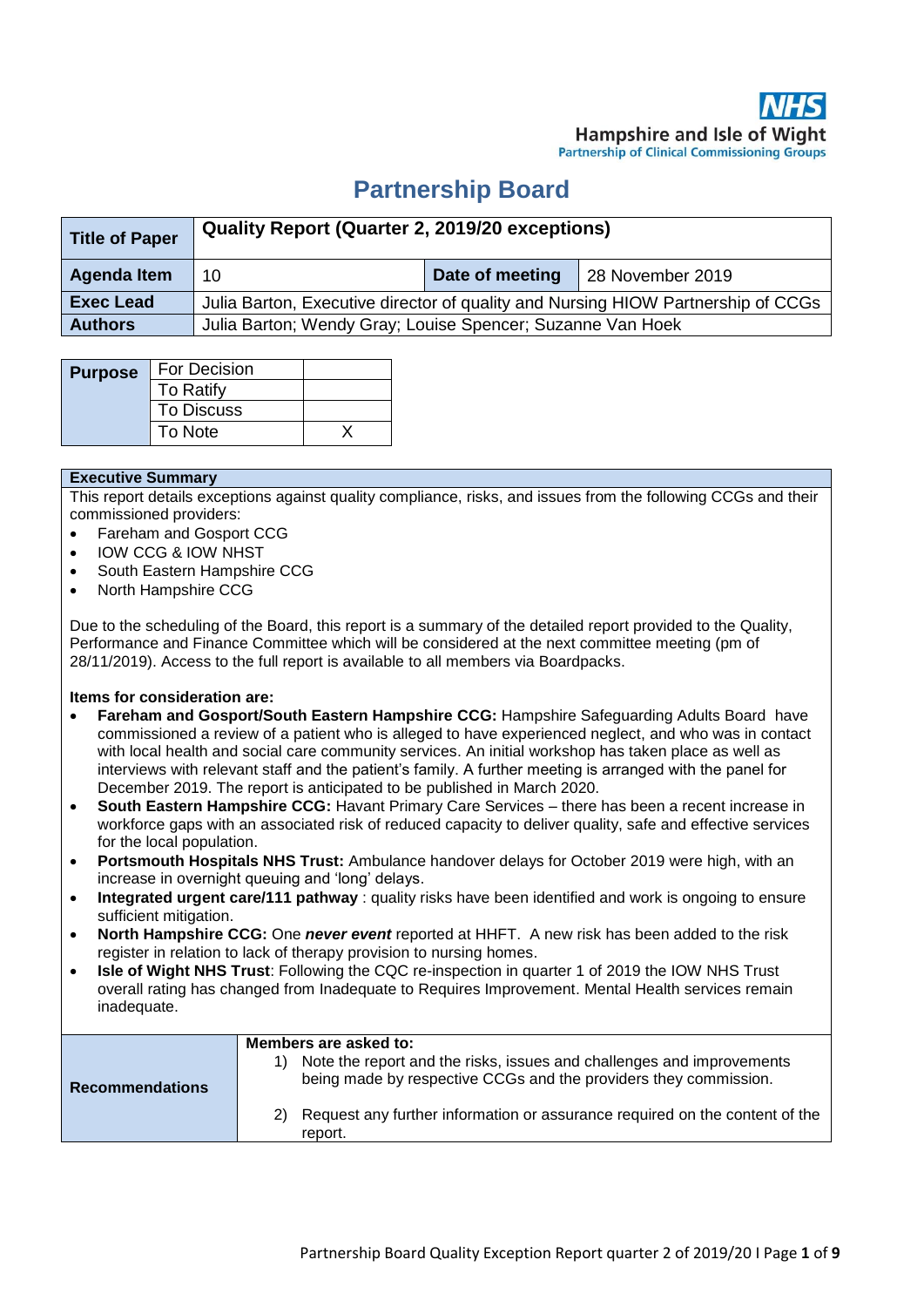# **Hampshire Partnership CCGs Quarter 1 Quality Report**

### **1. CQC and NHS Improvement Regulatory Compliance**

| <b>Service</b>                                                                              | <b>Provider</b>                                              | <b>Date</b><br>inspection<br>/report                                                                                                                                                   | <b>Overall</b><br>Rating              | <b>Regulatory Action In Place/Comments</b>                                                                                                                                                                                                                                                                                                                                                                                                                                                                                                                                                                                                                               |
|---------------------------------------------------------------------------------------------|--------------------------------------------------------------|----------------------------------------------------------------------------------------------------------------------------------------------------------------------------------------|---------------------------------------|--------------------------------------------------------------------------------------------------------------------------------------------------------------------------------------------------------------------------------------------------------------------------------------------------------------------------------------------------------------------------------------------------------------------------------------------------------------------------------------------------------------------------------------------------------------------------------------------------------------------------------------------------------------------------|
| <b>Acute</b>                                                                                | Hampshire<br><b>Hospitals NHS</b><br><b>Foundation Trust</b> | Inspection<br>June/July 2018<br>Report<br>published 26 <sup>th</sup><br>September 2018<br>Unannounced<br>CQC<br>inspections in<br>April 2019 to<br>Basingstoke and<br>Winchester sites | <b>Requires</b><br><b>Improvement</b> | NHSI Challenged Provider.<br>$\bullet$<br>Enforcement Actions: Section 29a<br>$\bullet$<br>and 31 of the Health & Social Care<br>Act<br>CQC has confirmed that the Trust has<br>$\bullet$<br>met the requirements for improvement<br>set out in the warning notice issued<br>under Section 29A of the Health and<br>Social Care Act 2008 following last<br>year's full inspection. Trust ratings<br>were not changed as the core<br>services were not reviewed as a<br>whole<br>October 2019 - Provider Information<br>$\bullet$<br>Request (PIR) submitted to the CQC<br>- re-inspection within 6 months of the<br>well-led domain and at least one core<br>service     |
| <b>University</b><br><b>Hospitals</b><br>Southampton<br><b>UHS Princess Ann</b><br>Hospital |                                                              | Inspection 4 - 6<br>Dec 2018, 22 -<br>24 Jan 2019                                                                                                                                      | Good                                  | The CQC issued 8 MUST do's as the<br>$\bullet$<br>Trust was not meeting the<br>requirements relating to regulations<br>12,15 and 17.                                                                                                                                                                                                                                                                                                                                                                                                                                                                                                                                     |
|                                                                                             |                                                              | (Report<br>published 17<br>April 2019)                                                                                                                                                 | Good                                  | Nil<br>$\bullet$                                                                                                                                                                                                                                                                                                                                                                                                                                                                                                                                                                                                                                                         |
|                                                                                             | <b>Portsmouth</b><br><b>Hospitals NHS</b><br><b>Trust</b>    | Full inspection<br>April 2018<br>(Report<br>published<br>October 2018)<br>Unannounced<br>CQC ED<br>inspection on 25<br>February 2019.<br>(Report<br>published 16<br>April 2019)        | <b>Requires</b><br><b>Improvement</b> | PHT has the following conditions on their<br>registration:<br>CQC Section 31: The Registered<br>$\bullet$<br>Provider must ensure that Deprivation<br>of Liberty Safeguards are applied as<br>per the requirements of Mental<br>Capacity Act, 2005, prior to depriving<br>a person of their liberty.<br>Section 29a in place relating to<br>breaches of regulation 10 (Dignity &<br>respect); 12 (safe care & treatment)<br>and 6 "must do" actions for<br>improvement.<br>The CQC visited PHT from 14th-16th<br>October 2019.<br>A CQC Well Led inspection is being<br>$\bullet$<br>undertaken 14-15th November 2019.<br>CQC report and outcome of findings<br>awaited. |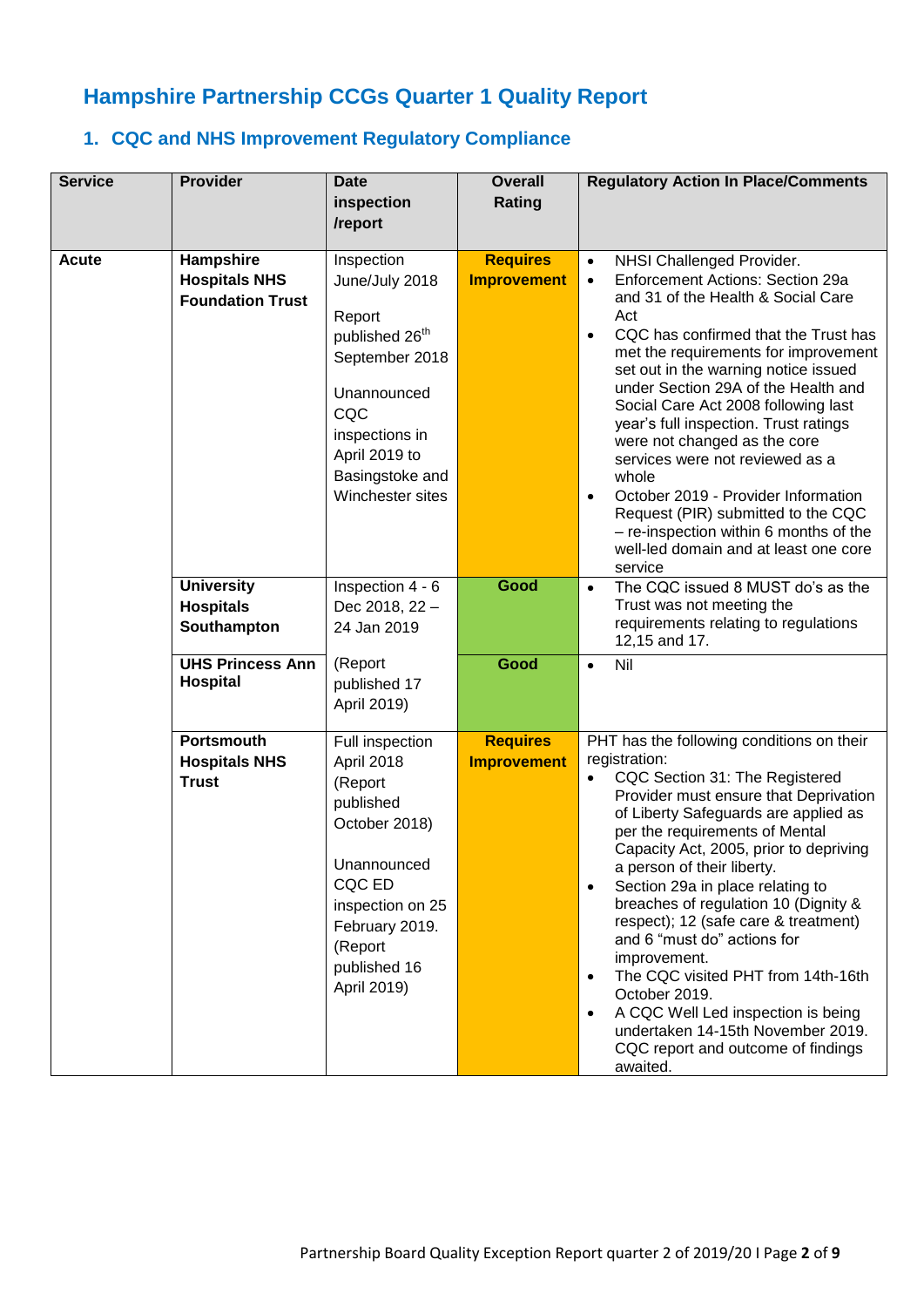|                  | Isle of Wight NHS                          |                                                                                                                                                                                  | <b>Requires</b>                       | Following CQC re-inspection in May the                                                                                                                                                                                                                                                                                                                                                                                                                                                                                                                                                                                                                                                                                                                                                                                                                                                                                                                                                                                                                                                                                                                                                                                                                                                                                                                                                                                                                                                                                  |
|------------------|--------------------------------------------|----------------------------------------------------------------------------------------------------------------------------------------------------------------------------------|---------------------------------------|-------------------------------------------------------------------------------------------------------------------------------------------------------------------------------------------------------------------------------------------------------------------------------------------------------------------------------------------------------------------------------------------------------------------------------------------------------------------------------------------------------------------------------------------------------------------------------------------------------------------------------------------------------------------------------------------------------------------------------------------------------------------------------------------------------------------------------------------------------------------------------------------------------------------------------------------------------------------------------------------------------------------------------------------------------------------------------------------------------------------------------------------------------------------------------------------------------------------------------------------------------------------------------------------------------------------------------------------------------------------------------------------------------------------------------------------------------------------------------------------------------------------------|
|                  | <b>Trust</b>                               | Inspection 23 to<br>25 January and<br>20 to 22<br>February 2018<br>Report<br>published June<br>2018<br>Re-inspected<br>May 2019.<br>(Report<br>published 4<br>September<br>2019) | <b>Improvement</b>                    | trust overall rating of inadequate (IA) has<br>moved to Requires Improvement (RI):<br>Mental Health services remain rated<br>'Inadequate' by the CQC and the<br>following notice has been issued;<br><b>Community Mental Health services:</b><br>$\bullet$<br>a section 29a warning notice is in<br>place with regard waiting times for<br>allocation to a care coordinator and for<br>some therapeutic services.<br><b>Older Persons Mental Health</b><br>$\bullet$<br>(OPMH): a section 29a warning<br>notice was in place and Shackleton<br>Ward is now closed, with the Trust<br>Board agreeing to develop a new<br>service model.<br><b>Urgent and Emergency services:</b><br>$\bullet$<br>The section 29a warning notice for the<br>ED has been met.<br>Acute: The CQC has served a section<br>$\bullet$<br>29A warning notice to improve<br>services relating to the failure to follow<br>policy and process in identifying<br>deteriorating patients. The Trust has<br>until 31/12/19 to address the issues<br>identified and has challenged the<br>notice.<br><b>Community services have</b><br>$\bullet$<br>significantly improved, with an overall<br>rating of 'Good'.<br>End of Life Care has significantly<br>$\bullet$<br>improved, with an overall rating of<br>'Good' and examples of innovative<br>and outstanding practice in<br>partnership with Mountbatten Hospice.<br>The Trust's NHS 111, frontline<br>$\bullet$<br>ambulance and Urgent Care Service<br>(out of hours): were all rated 'Good'. |
| <b>Community</b> | <b>Southern Health</b><br><b>NHS Trust</b> | <b>Inspection May</b><br>and July 2018<br>(report<br>published<br>October 2018)<br>Unannounced<br>CQC inspection<br>commenced 10<br>October 2019                                 | <b>Requires</b><br><b>Improvement</b> | 7 breach notices were served in<br>$\bullet$<br>relation to regulations 9, 10, 11, 12,<br>13, 17 and 18.<br>All mental health services (not LD)<br>$\bullet$<br>were visited as part of the CQC<br>unannounced inspection. Initial<br>feedback has been positive with care<br>reported as being good.<br>A focussed well-led inspection is<br>$\bullet$<br>expected during November 2019.                                                                                                                                                                                                                                                                                                                                                                                                                                                                                                                                                                                                                                                                                                                                                                                                                                                                                                                                                                                                                                                                                                                               |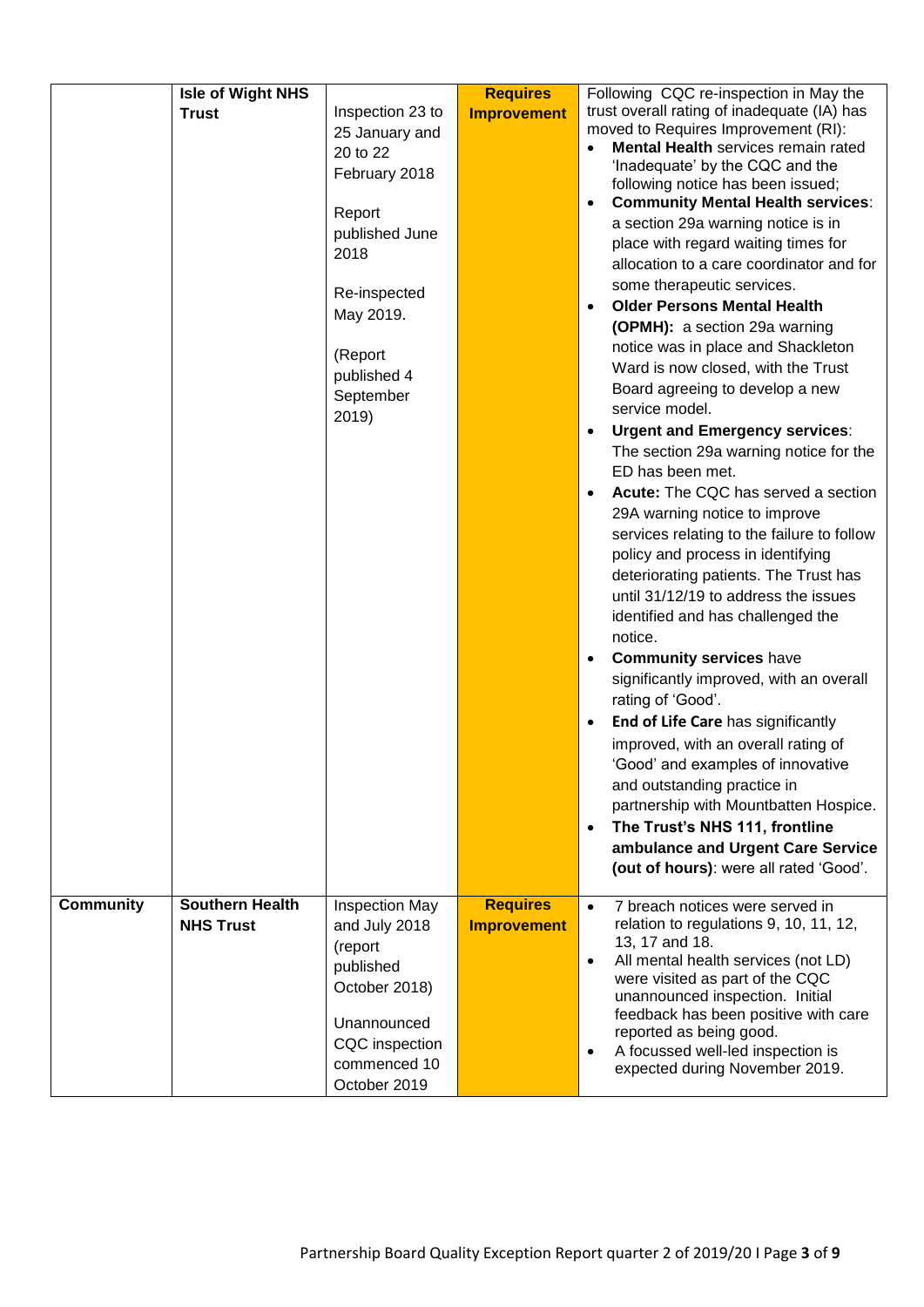|                     | <b>Solent NHS Trust</b>                                                                           | Inspection<br>October 2018<br>(report<br>published<br>February 2019)                                 | Good                                                                                                                                                                                                                                                                                                           | Outstanding rating for Caring domain.<br>$\bullet$                                                                                                                                                                                                                                      |
|---------------------|---------------------------------------------------------------------------------------------------|------------------------------------------------------------------------------------------------------|----------------------------------------------------------------------------------------------------------------------------------------------------------------------------------------------------------------------------------------------------------------------------------------------------------------|-----------------------------------------------------------------------------------------------------------------------------------------------------------------------------------------------------------------------------------------------------------------------------------------|
| <b>Ambulance</b>    | <b>South Central</b><br>Ambulance<br><b>Service NHS</b><br><b>Foundation Trust</b>                | Inspection<br>August 2018<br>(report<br>published<br>September<br>2018)                              | Good                                                                                                                                                                                                                                                                                                           | SCAS have received a PIR from CQC<br>$\bullet$<br>with a turnaround date for return of<br>info by end of November.<br>SCAS therefore expect an<br>٠<br>unannounced inspection in Jan 2020,<br>with the Well Led inspection to follow.                                                   |
| <b>Out of Hours</b> | <b>North Hampshire</b><br><b>Urgent Care</b>                                                      | Inspection<br>February 2017<br>(report<br>published May<br>2017)                                     | Good                                                                                                                                                                                                                                                                                                           | Nil<br>$\bullet$                                                                                                                                                                                                                                                                        |
| <b>Primary Care</b> | <b>Fareham and</b><br><b>Gosport and</b><br><b>South Eastern</b><br>Hampshire<br><b>Practices</b> | Various                                                                                              | Good                                                                                                                                                                                                                                                                                                           | 30 practices rated Good<br>$\bullet$<br>Southern Hampshire Primary Care<br>$\bullet$<br>Alliance received first Inspection and<br>published report (10.09.19) rated<br>overall Good in 3 sites with requires<br>improvement in one safe and two<br>effective domains                    |
|                     |                                                                                                   |                                                                                                      | <b>Requires</b><br><b>Improvement</b>                                                                                                                                                                                                                                                                          | 5 practices rated overall requires<br>$\bullet$<br>Improvement<br>CCG supporting and continuing to<br>$\bullet$<br>seek assurance                                                                                                                                                       |
|                     |                                                                                                   |                                                                                                      | <b>Inadequate</b>                                                                                                                                                                                                                                                                                              | 2 practices rated inadequate<br><b>SEH - Pinehill Surgery</b><br>$\bullet$<br>FG - Bridgemary Surgery<br>Both practices have received a robust<br>contract review and both successfully<br>completed the process. CCG remain<br>vigilant and continue to support and seek<br>assurance. |
|                     | <b>North Hampshire</b><br><b>Practices</b>                                                        | Various                                                                                              | Good                                                                                                                                                                                                                                                                                                           | 12 practices are rated Good                                                                                                                                                                                                                                                             |
|                     |                                                                                                   |                                                                                                      | <b>Requires</b><br><b>Improvement</b>                                                                                                                                                                                                                                                                          | 2 practices are rated Requires<br>$\bullet$<br>Improvement<br>Watership Down Health - rated<br>$\circ$<br>good in caring and responsive<br>domains<br>Acorn Health Partnership - rated<br>$\circ$<br>good in effective and caring<br>domains                                            |
|                     |                                                                                                   | reported:<br>subject to CQC inspection, which is awaited.<br>Quality team support to both continues. | With the splitting of the Cedar Medical practice, the following CQC position is<br>The Rooksdown Practice is now a branch site of Bramblys Grange Surgery<br>and falls under their overall CQC rating (RI), until re-inspection occurs<br>The Beggarwood site is now provided by NHUC, and as yet has not been |                                                                                                                                                                                                                                                                                         |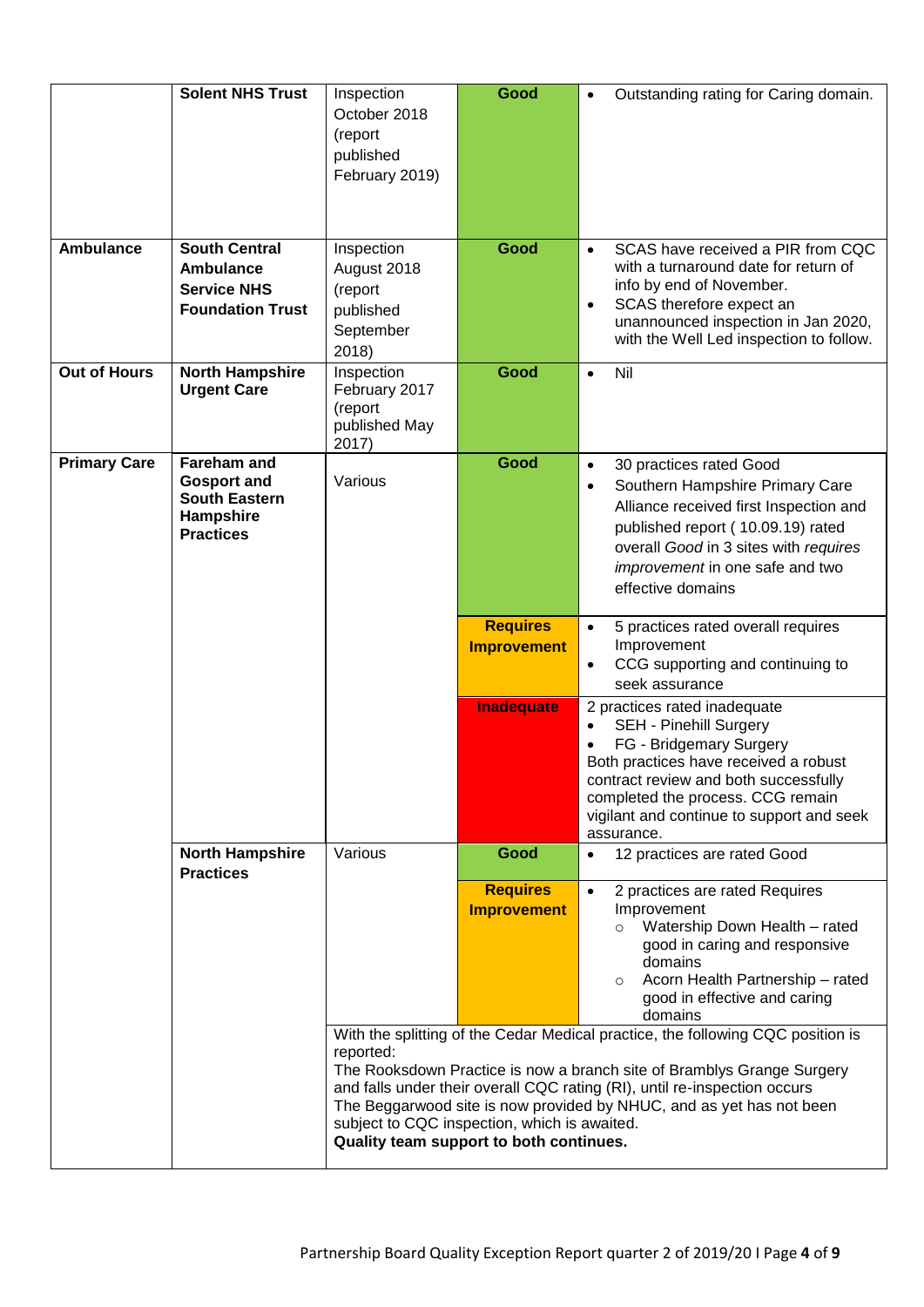| <b>Nursing &amp;</b>         | <b>Isle of Wight</b><br><b>Practices</b><br><b>Fareham and</b> | 15 practices<br>various dates<br>Various                             | Good<br><b>Outstanding</b>            | All practices rated as good.<br>$\bullet$<br>At least 5 practices have had planned<br>$\bullet$<br>CQC telephone calls; no issues<br>identified.<br>Please note 1 merger has taken place<br>$\bullet$<br>and therefore there are now 15<br>practices on the IOW<br>3 homes rated outstanding: |
|------------------------------|----------------------------------------------------------------|----------------------------------------------------------------------|---------------------------------------|-----------------------------------------------------------------------------------------------------------------------------------------------------------------------------------------------------------------------------------------------------------------------------------------------|
| care homes;<br>care agencies | Gosport;<br><b>South Eastern</b>                               |                                                                      |                                       | FGCCG:1 home<br>$\bullet$<br>SEHCCG: 2 homes                                                                                                                                                                                                                                                  |
|                              | Hampshire                                                      |                                                                      | Good                                  | 144 homes rated as Good:<br>FGCCG: 66 homes<br>$\bullet$<br>SEHCCG: 78 homes<br>$\bullet$                                                                                                                                                                                                     |
|                              |                                                                |                                                                      | <b>Requires</b><br><b>Improvement</b> | 34 Homes are rated requires<br>improvement;<br>16 FGCCG<br>$\bullet$<br>18 SEHCCG.<br>$\bullet$                                                                                                                                                                                               |
|                              |                                                                |                                                                      | Imadequate                            | 4 homes are rated inadequate:<br>SEHCCG; 2 homes<br>$\bullet$<br>FGCCG; 2 homes<br>$\bullet$                                                                                                                                                                                                  |
|                              | <b>Isle of Wight</b>                                           | Various                                                              | <b>Outstanding</b>                    | 3 care homes<br>$\bullet$<br>3 care agencies<br>$\bullet$                                                                                                                                                                                                                                     |
|                              |                                                                |                                                                      | Good                                  | 51 care homes<br>$\bullet$<br>7 nursing homes<br>$\bullet$<br>18 care agencies<br>$\bullet$                                                                                                                                                                                                   |
|                              |                                                                |                                                                      | <b>Requires</b><br><b>Improvement</b> | 14 care homes<br>$\bullet$<br>4 nursing homes<br>$\bullet$<br>3 care agencies<br>$\bullet$                                                                                                                                                                                                    |
|                              |                                                                |                                                                      | <b>Inadequate</b><br>Not rated        | zero<br>$\bullet$<br>3<br>$\bullet$                                                                                                                                                                                                                                                           |
|                              | <b>North Hampshire</b>                                         | Various                                                              | <b>Outstanding</b>                    | $\overline{2}$<br>$\bullet$                                                                                                                                                                                                                                                                   |
|                              |                                                                |                                                                      | Good                                  | 24 care homes are rated good                                                                                                                                                                                                                                                                  |
|                              |                                                                |                                                                      | <b>Requires</b><br><b>Improvement</b> | 2 care homes are rated requires<br>$\bullet$<br>improvement                                                                                                                                                                                                                                   |
| <b>Hospices</b>              | <b>Mountbatten</b><br>Hospice (IOW)                            | Inspection Jan<br>2017<br>Report<br>published March<br>2017          | <b>Outstanding</b>                    | Nil to note<br>$\bullet$                                                                                                                                                                                                                                                                      |
|                              | <b>Mountbatten</b><br><b>Hospice (Soton)</b>                   | Not inspected<br>yet                                                 | <b>NA</b>                             | The service was taken over by<br>$\bullet$<br>Mountbatten in 2019; previous rating<br>under management of UHS was good                                                                                                                                                                        |
|                              | <b>Rowans Hospice</b><br>(South<br>Hampshire)                  | <b>Inspection Sept</b><br>2016<br>Report<br>published<br>august 2017 | <b>Outstanding</b>                    | Nil to note<br>$\bullet$                                                                                                                                                                                                                                                                      |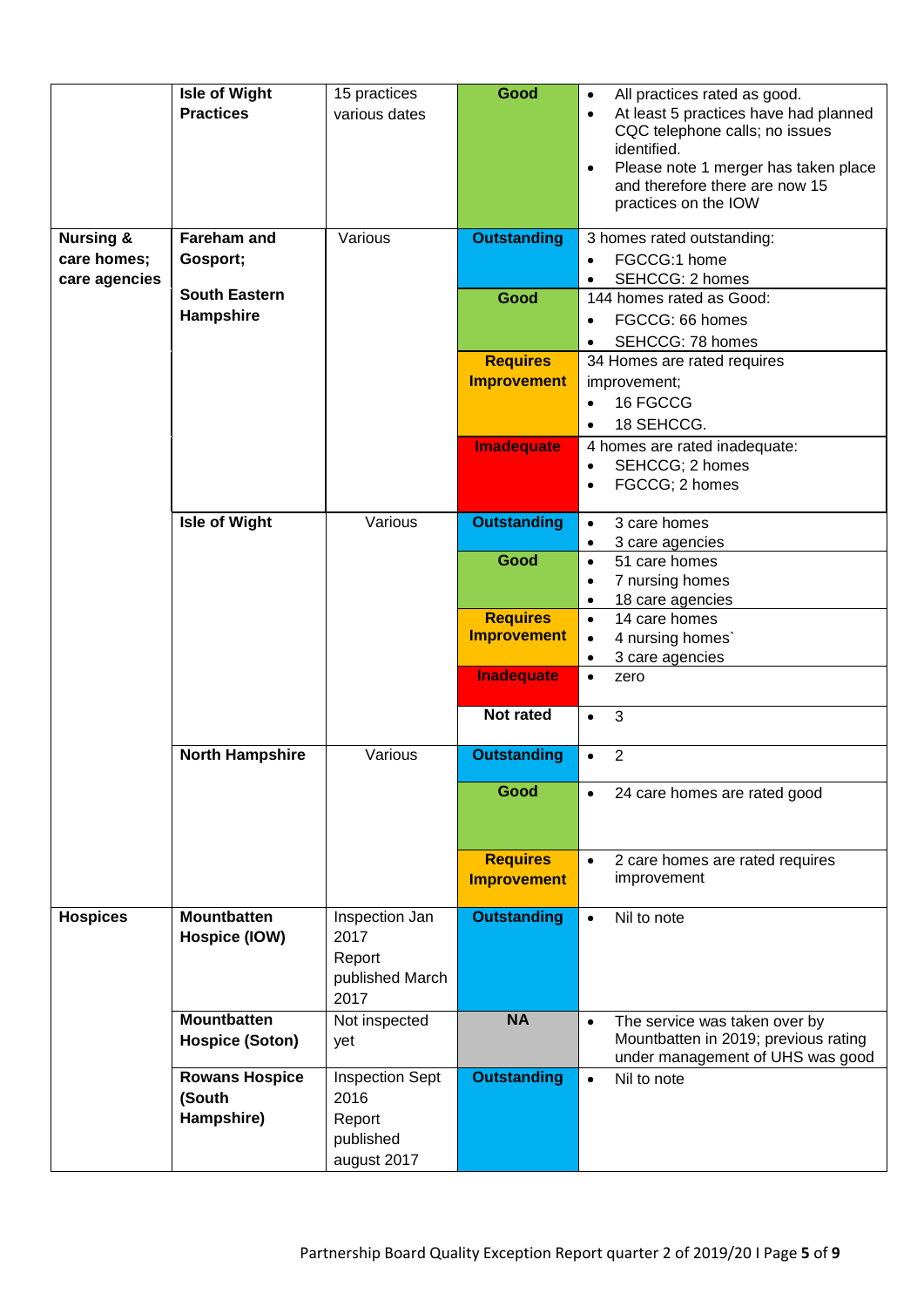| <b>CAMHS</b>                                         | <b>St Michaels</b><br><b>Hospice (North</b><br>Hants)<br><b>Sussex</b><br><b>Partnership NHS</b><br><b>Trust</b> | Inspection July<br>2016<br>Report<br>published Nov<br>2016<br>Inspection<br>Oct/Dec 2017<br>Report<br>published Jan | Good<br>Good                          | Nil to note<br>$\bullet$<br>Trust was awarded "outstanding" for<br>$\bullet$<br>caring.                                                                                                                                                                                                                                                                                                                                                                                |
|------------------------------------------------------|------------------------------------------------------------------------------------------------------------------|---------------------------------------------------------------------------------------------------------------------|---------------------------------------|------------------------------------------------------------------------------------------------------------------------------------------------------------------------------------------------------------------------------------------------------------------------------------------------------------------------------------------------------------------------------------------------------------------------------------------------------------------------|
|                                                      |                                                                                                                  | 2018<br>Inspection                                                                                                  |                                       |                                                                                                                                                                                                                                                                                                                                                                                                                                                                        |
| Private /<br>Independent<br><b>Providers</b>         | <b>BMI Hampshire</b><br><b>Clinic</b>                                                                            |                                                                                                                     | <b>Requires</b><br><b>Improvement</b> | 3 warning notices served: regulations<br>$\bullet$<br>12, 17 and 18<br>23 January 2019 - CQC<br>$\bullet$<br>unannounced inspection to assess<br>compliance against the 3 warning<br>notices which were issued to the<br>provider on 06 July 2018.<br>CQC report published 28 March 2019<br>$\bullet$<br>- overall rating Require improvement<br>remains - CQC notes provider has<br>made considerable progress on all<br>issues identified in the warning<br>notices. |
|                                                      | <b>Spire Portsmouth</b><br>(Havant)                                                                              | <b>Inspection April</b><br>2016<br>Report<br>published<br>September 2016                                            | Good                                  | Requires improvement for safety<br>$\bullet$                                                                                                                                                                                                                                                                                                                                                                                                                           |
| St Mary's<br><b>Treatment Centre</b><br>(Portsmouth) |                                                                                                                  | Inspection<br>Sept/Oct 2015<br>Report<br>published Feb<br>2016                                                      | Good                                  | Nil to note<br>$\bullet$                                                                                                                                                                                                                                                                                                                                                                                                                                               |
|                                                      | Southampton NHS<br><b>Treatment Centre</b>                                                                       | <b>Inspection Sept</b><br>2018<br>Report<br>published<br>January 2019                                               | <b>Outstanding</b>                    | Outstanding for caring and well led<br>domains.                                                                                                                                                                                                                                                                                                                                                                                                                        |
|                                                      | <b>Priory - Nelson</b><br><b>House</b><br>Independent<br><b>Hospital (Gosport)</b>                               | Inspection July<br>2018<br>Report<br>published:<br>September                                                        | Good                                  | <b>CQRM Process currently under</b><br>$\bullet$<br>review as reporting not satisfactory.<br>Additional quality assurance visits<br>$\bullet$<br>undertaken and recommendations<br>provided                                                                                                                                                                                                                                                                            |
|                                                      | <b>Coveberry Limited</b><br>- Uplands<br>Independent<br><b>Hospital</b><br>(Fareham)                             | Inspection<br>December 2018<br>Report<br>published:<br>February 2019                                                | Good                                  | Nil to note<br>$\bullet$                                                                                                                                                                                                                                                                                                                                                                                                                                               |
|                                                      | Priory - Mildmay<br>Oaks (Hook)                                                                                  | <b>Inspection May</b><br>2018<br>Report<br>published: July<br>2018                                                  | <b>RI</b>                             | Regulatory activity in relation to<br>$\bullet$<br>compliance with regulation 12 (safe<br>care & treatment), regulation 17 (good<br>governance) and regulation 18<br>(staffing)                                                                                                                                                                                                                                                                                        |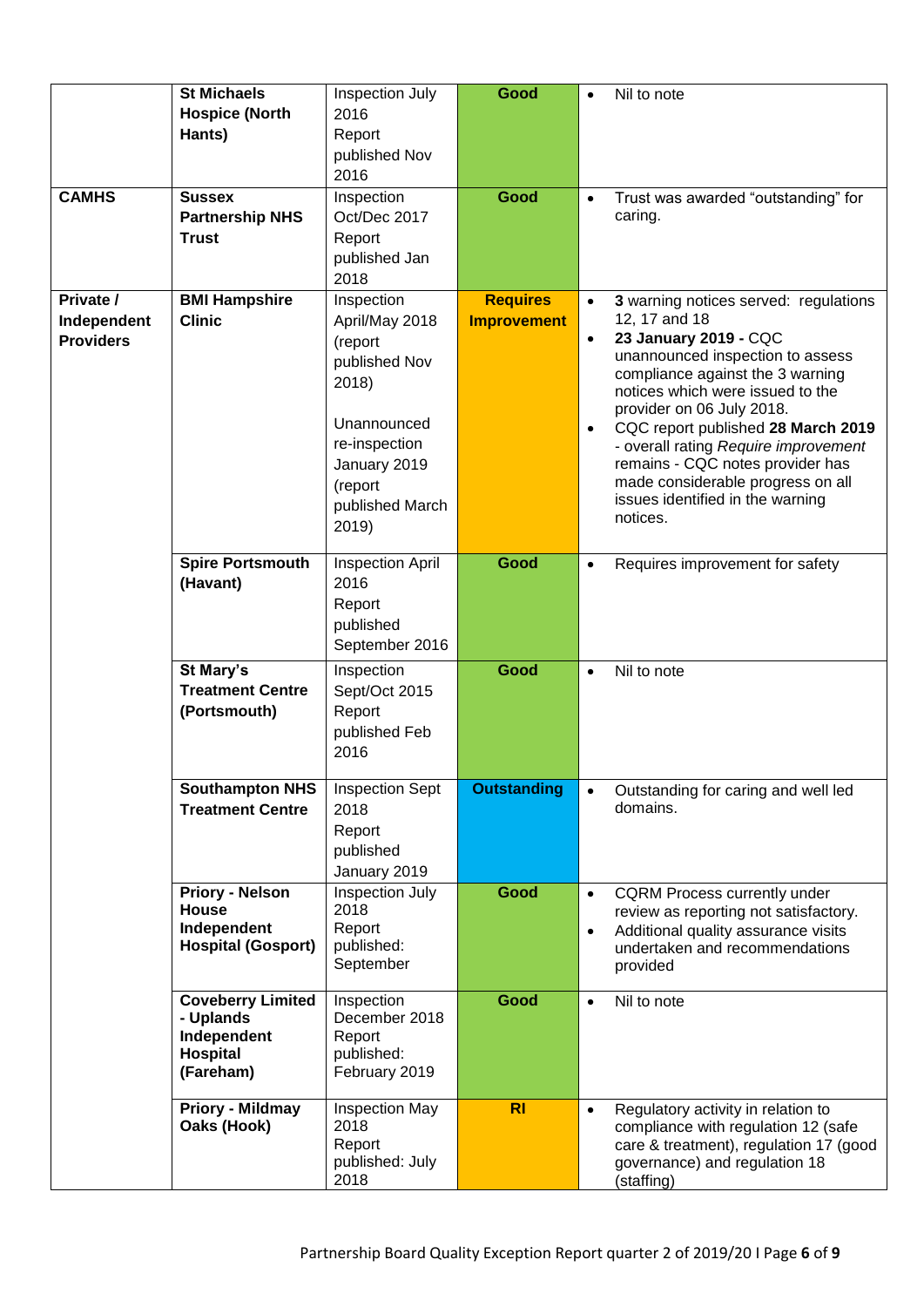#### **2. Provider and CCG risks rated above 15**

| <b>CCG Area</b>                                                                                           | <b>Risk description</b>                                                                                                           | <b>Risk</b> | <b>Controls and actions</b>                                                                                                                                                                                                                                                                                                                                                                                                                                                                                                                                                                                                                                                                                                                                                                      |
|-----------------------------------------------------------------------------------------------------------|-----------------------------------------------------------------------------------------------------------------------------------|-------------|--------------------------------------------------------------------------------------------------------------------------------------------------------------------------------------------------------------------------------------------------------------------------------------------------------------------------------------------------------------------------------------------------------------------------------------------------------------------------------------------------------------------------------------------------------------------------------------------------------------------------------------------------------------------------------------------------------------------------------------------------------------------------------------------------|
|                                                                                                           |                                                                                                                                   | rating      |                                                                                                                                                                                                                                                                                                                                                                                                                                                                                                                                                                                                                                                                                                                                                                                                  |
| <b>Fareham</b><br>and<br><b>Gosport</b><br>and South<br><b>Eastern</b><br><b>Hampshire</b><br><b>CCGs</b> | <b>Integrated Urgent Care</b>                                                                                                     | 16          | There is a risk of a fragmented integrated urgent care/111 pathway which has the<br>potential to create quality and safety risks that may cause patient harm. The CCG has<br>held several meetings with providers and commissioner partners and identified a series of<br>mitigation actions to be implemented.                                                                                                                                                                                                                                                                                                                                                                                                                                                                                  |
|                                                                                                           | <b>Portsmouth Hospitals NHS</b><br><b>Trust (PHT) restrictive</b><br>interventions practice -<br>mechanical.                      | 16          | Final draft of restrictive practice policy developed.<br>$\bullet$<br>Further change to restraint training provision. Training provision focus changed to include<br>security as well as clinical staff.<br>Restrictive practice task and finish group is being stood down, monitoring will be via PHT<br>Safeguarding Committee at which the CCG has representation.                                                                                                                                                                                                                                                                                                                                                                                                                            |
|                                                                                                           | <b>PHT</b> risk of harm from delays<br>in assessment and treatment<br>for planned care.                                           | 16          | The planned care waiting list for September 2019 has increased from the previous month,<br>$\bullet$<br>with a proportion of this increase being in the 1 to 6 month waiting patients.<br>Audiology waits of over 7 months are showing a decreasing trajectory this financial year<br>$\bullet$<br>from July, August and September. 1 to 6 month waits remaining static with a slight<br>increase for September 2019. 2 new locums started in early October and a revised<br>recovery trajectory is in place.<br>Diagnostics: Against a maximum breach tolerance of circa 71, PHT had 187 breaches of<br>the 6-week standard at the end of September 2019. This is significantly down from 668 at<br>the end of August 2019. Almost half of the September breaches are for MRI (89<br>breaches). |
|                                                                                                           | <b>PHT</b> emergency department<br>and urgent care pathway                                                                        | 16          | Continued sustained pressure on the urgent and emergency care pathway<br>$\bullet$<br>SCAS and PHT are working on a refresh of escalation plans.                                                                                                                                                                                                                                                                                                                                                                                                                                                                                                                                                                                                                                                 |
|                                                                                                           | PHT safety of patients who<br>require mental health care<br>provision                                                             | 15          | Increase in incidents reported with mental health component. Themes:<br>$\bullet$<br>Patients absconding whilst under mental health section<br>$\circ$<br>Lack of availability and subsequent delay in finding a suitable mental health bed.<br>$\circ$<br>• Ongoing work on ligature risk assessments with CCG involvement                                                                                                                                                                                                                                                                                                                                                                                                                                                                      |
| <b>Isle of</b>                                                                                            |                                                                                                                                   |             | The risk register was fully reviewed by the IOW CCG in Quarter 2 and a number of risks reduced, closed and new risks opened.                                                                                                                                                                                                                                                                                                                                                                                                                                                                                                                                                                                                                                                                     |
| <b>Wight CCG</b><br>(IOW)                                                                                 | delivery group (CDG)                                                                                                              |             | These risks have been noted and an audit trail can be obtained through the IOW senior management team (SMT) and IOW clinical                                                                                                                                                                                                                                                                                                                                                                                                                                                                                                                                                                                                                                                                     |
|                                                                                                           | Outpatient follow ups (auto<br>discharge): If the trust does not<br>implement the Standard<br><b>Operating Procedure relating</b> | 16          | • A review of practice has been undertaken and identified actions to change practice are<br>being taken forward. Progress, which remains slow, is being monitored at the trust's Acute<br>Board where the CCG are present.<br>The CCG has written to the trust raising their concern and asking for assurance regarding<br>$\bullet$                                                                                                                                                                                                                                                                                                                                                                                                                                                             |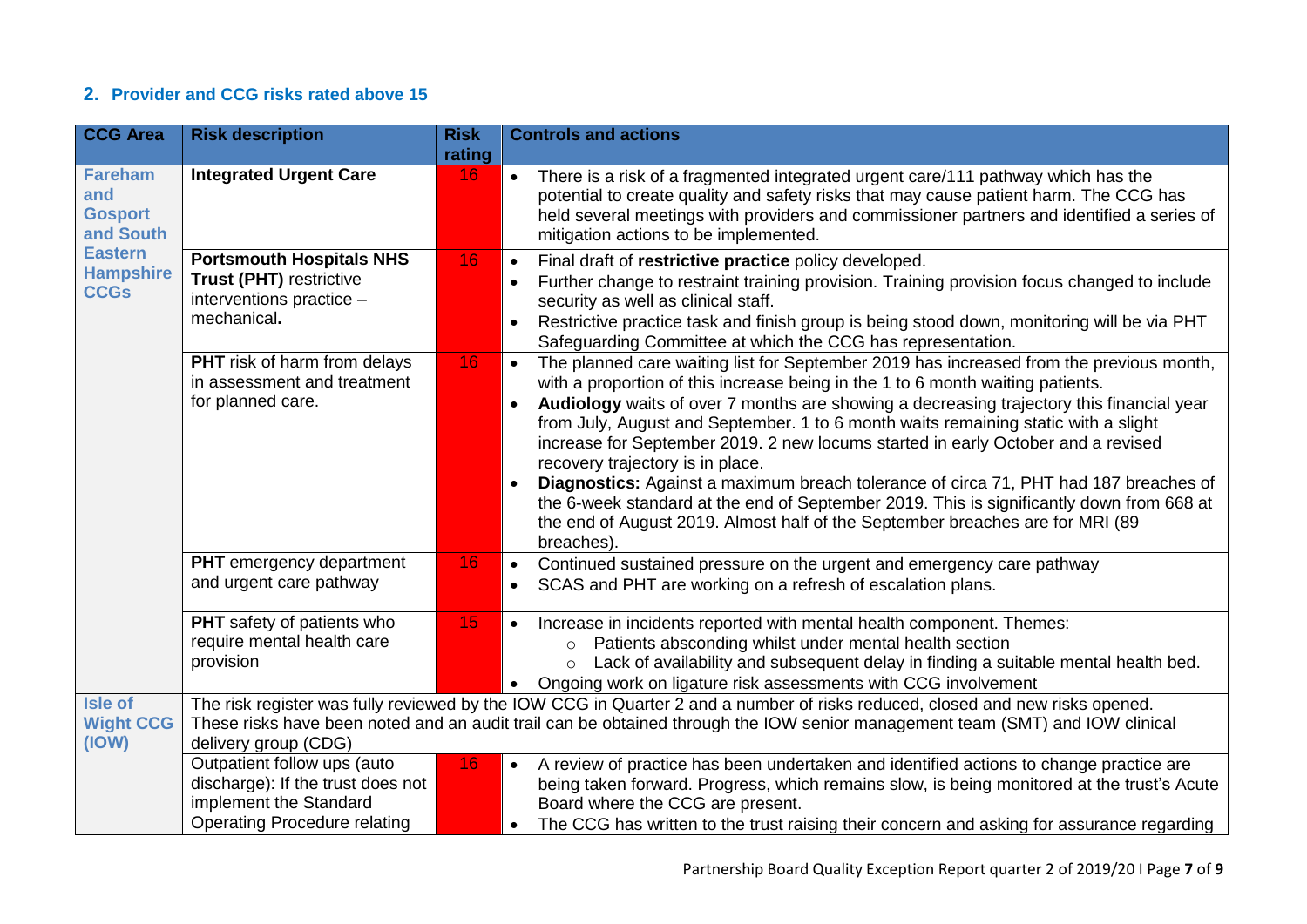|                                                                            | to outpatient auto-discharge<br>then there is a potential for<br>follow up outpatients<br>appointments to be lost and a<br>risk to patient safety                                                                                                                                                |                                            | the plans to address the issue.<br>Action to ensure the central booking system is pushed as a priority for the Outpatients<br>$\bullet$<br>Steering Group.<br>September 2019 - This risk was discussed at SMT and it was agreed that if the outpatient<br>$\bullet$<br>auto-discharge is functioning appropriately this risk would be closed, if not functioning<br>appropriately then for the risk to be reviewed for mitigations and scoring.                                                                                                                                                                                                                                                                                                                                                                                                                                                                                                                                            |
|----------------------------------------------------------------------------|--------------------------------------------------------------------------------------------------------------------------------------------------------------------------------------------------------------------------------------------------------------------------------------------------|--------------------------------------------|--------------------------------------------------------------------------------------------------------------------------------------------------------------------------------------------------------------------------------------------------------------------------------------------------------------------------------------------------------------------------------------------------------------------------------------------------------------------------------------------------------------------------------------------------------------------------------------------------------------------------------------------------------------------------------------------------------------------------------------------------------------------------------------------------------------------------------------------------------------------------------------------------------------------------------------------------------------------------------------------|
| <b>North</b><br><b>Hampshire</b><br><b>CCG (NH)</b>                        | If residents living in care<br>homes with nursing are not<br>able to be assessed, reviewed<br>and seen by therapy services<br>this could lead to poorer<br>functional outcomes, increased<br>dependency and a poorer<br>quality of life.                                                         | 15                                         | NH CCG Enhanced Health in Care Home team provide support via the multi-disciplinary<br>$\bullet$<br>team to review residents in care homes with nursing and signpost to appropriate services<br>when possible. This includes third sector agencies and condition specific charities.<br>Southern Health NHS Foundation Trust have confirmed that funding is available to<br>$\bullet$<br>support the recruitment of a band 6 physiotherapist and 1WTE band 6 occupational<br>therapist for care homes with nursing.<br>Business case required to support development of a therapy service in care homes with<br>$\bullet$<br>nursing and the inclusion of a training and education programme.                                                                                                                                                                                                                                                                                              |
| <b>All</b><br><b>Hampshire</b><br><b>CCGs</b><br><b>(excluding</b><br>IOW) | If Sussex Partnership NHS<br>Foundation Trust (SPFT)<br>continue to report increased<br>demand above their planned<br>activity resulting in long waits<br>for assessment and treatment,<br>this may have a negative<br>impact on patient outcomes<br>and a loss of confidence in the<br>service. | 16                                         | SPFT contract review meeting (CRM) monitors waiting times in line with contractual<br>$\bullet$<br>targets<br>SPFT monthly clinical quality review meeting (CQRM) monitors the safety and patient<br>$\bullet$<br>experience components of the service.<br>$\bullet$<br>SPFT hold a monthly case review of high risk patients as part of their discharge planning<br>process to help prevent readmission to the service<br>SPFT have a single point of access for new referrals that signposts clients to non CAMHS<br>$\bullet$<br>contracted services<br>SPFT categorise referrals for waiting time to assessment by looked after children, youth<br>$\bullet$<br>offending team and learning disability<br>SPFT triage first referrals by either, signposted routine or priority. Referrals can be<br>$\bullet$<br>downgraded or prioritised depending on the clinical indications and an initial risk<br>assessment is performed and completed and documented in the electronic system |
| <b>All CCGs</b>                                                            | Workforce: if there is an<br>increasing workforce gap<br>across all professions this may<br>compromise provider staff<br>resilience, retention and<br>sickness/absence as well as<br>the quality of services.                                                                                    | 16<br><b>FGSE</b><br>H<br>rating<br>is 20) | Continued high reliance on temporary workforce for all providers and continued challenges<br>to ensure appropriate skill-mix to support safe patient care.<br>$\bullet$<br>Increasing feelings of exhaustion in the trainer and supervisor workforce may impact on<br>provision of quality supervision to the medical and non-medical trainees.<br>$\bullet$<br>Allied health professional workforce challenges also continue, impacting on waiting list<br>management within required timeframes.<br>CCGs gain assurance on provider monitoring of patient safety incidents or omissions<br>relating to workforce shortages and on safer staffing compliance.<br>Strong links to the many Hampshire and Isle of Wight wide Local Workforce Action Board<br>workforce programmes.                                                                                                                                                                                                          |